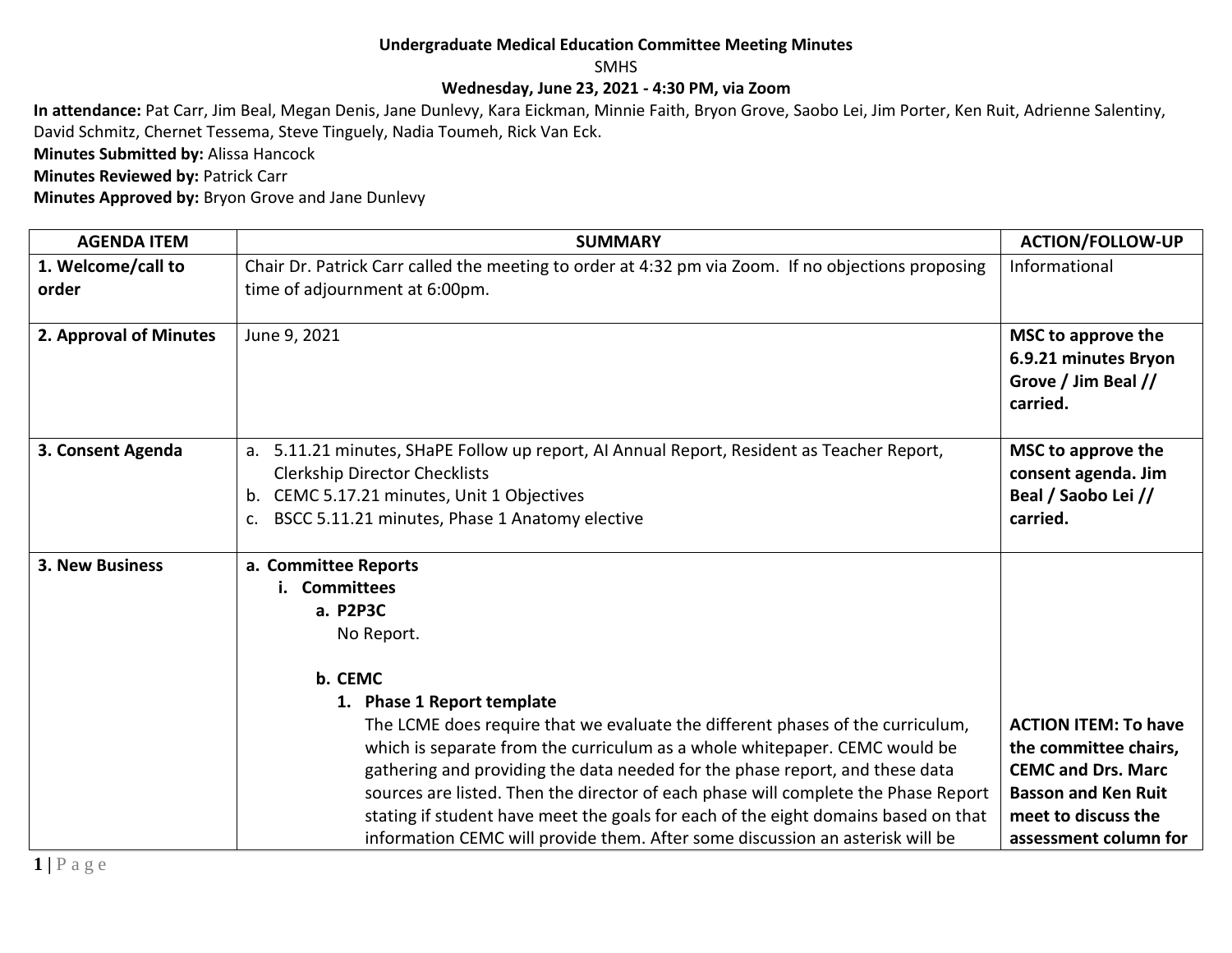|                   | added to domains and the source will be listed at the bottom of the page to clarify<br>where the domain statements are from.<br>Discussion continued with the questions that will be answered for each of the<br>domains. There was lots of concern about the amount of time it will take to<br>complete the report, and the different reports and what makes them different. It<br>was suggested that a table be created to show the differences between the Unit<br>Reports, Phase Reports and Curriculum as a Whole Report. This would also be<br>helpful for the conversations we foresee happening in the future. It was decided it<br>would be best if a smaller group to discuss the details of the Phase reports and the<br>granularity needed and the amount of time/effort it will require. Element 8.3 will<br>need to be referred to as it outlines a lot of how we evaluate our curriculum and<br>has a lot of ripple affect with any changes that will need to be made to that<br>document.<br>c. P1C<br>No Report. | the phase reports and<br>what is feasible by the<br>next meeting. Also,<br>how to operationalize<br>the report if possible. |
|-------------------|-----------------------------------------------------------------------------------------------------------------------------------------------------------------------------------------------------------------------------------------------------------------------------------------------------------------------------------------------------------------------------------------------------------------------------------------------------------------------------------------------------------------------------------------------------------------------------------------------------------------------------------------------------------------------------------------------------------------------------------------------------------------------------------------------------------------------------------------------------------------------------------------------------------------------------------------------------------------------------------------------------------------------------------|-----------------------------------------------------------------------------------------------------------------------------|
|                   | d. DQIP - Office of Medical Accreditation: EASRC/SASRC/FASRC<br>Great news! LCME has accepted our curriculum revision request.<br>e. Ad hoc Committees                                                                                                                                                                                                                                                                                                                                                                                                                                                                                                                                                                                                                                                                                                                                                                                                                                                                            |                                                                                                                             |
|                   |                                                                                                                                                                                                                                                                                                                                                                                                                                                                                                                                                                                                                                                                                                                                                                                                                                                                                                                                                                                                                                   |                                                                                                                             |
| 4. Special Orders | a. Curriculum Retreat Date - Thursday, September 9, 2021<br>The date of the Annual Curriculum Retreat has been moved up a day to Thursday, September<br>9 <sup>th</sup> because there was a conflict with the curriculum schedule.                                                                                                                                                                                                                                                                                                                                                                                                                                                                                                                                                                                                                                                                                                                                                                                                | Informational                                                                                                               |
|                   | b. Student Recommendation regarding remediation (continue discussion)                                                                                                                                                                                                                                                                                                                                                                                                                                                                                                                                                                                                                                                                                                                                                                                                                                                                                                                                                             | <b>MSC to have the Phase</b>                                                                                                |
|                   | Dr. Pat Carr has contacted Dr. Jon Allen regarding length of time needed to remediate clinical<br>skill and he agreed that the length of time would vary depending on who the student failed<br>their clinical skills exam. He also thought the student could take a non-clinical elective while<br>they remediate their clinical skills. After some discussion it is looking like there might need to<br>be some changes to the policy and Dr. Jane Dunlevy, chair of P1C has recommended that the                                                                                                                                                                                                                                                                                                                                                                                                                                                                                                                               | 1 Committee work with<br>Dr. Jon Allen on<br>revising the<br>remediation policy<br>regarding clinical skills.               |
|                   | P1C committee work with Dr. Allen on the details of remediating clinical skill to bring back to                                                                                                                                                                                                                                                                                                                                                                                                                                                                                                                                                                                                                                                                                                                                                                                                                                                                                                                                   | Jane Dunlevy / Kara                                                                                                         |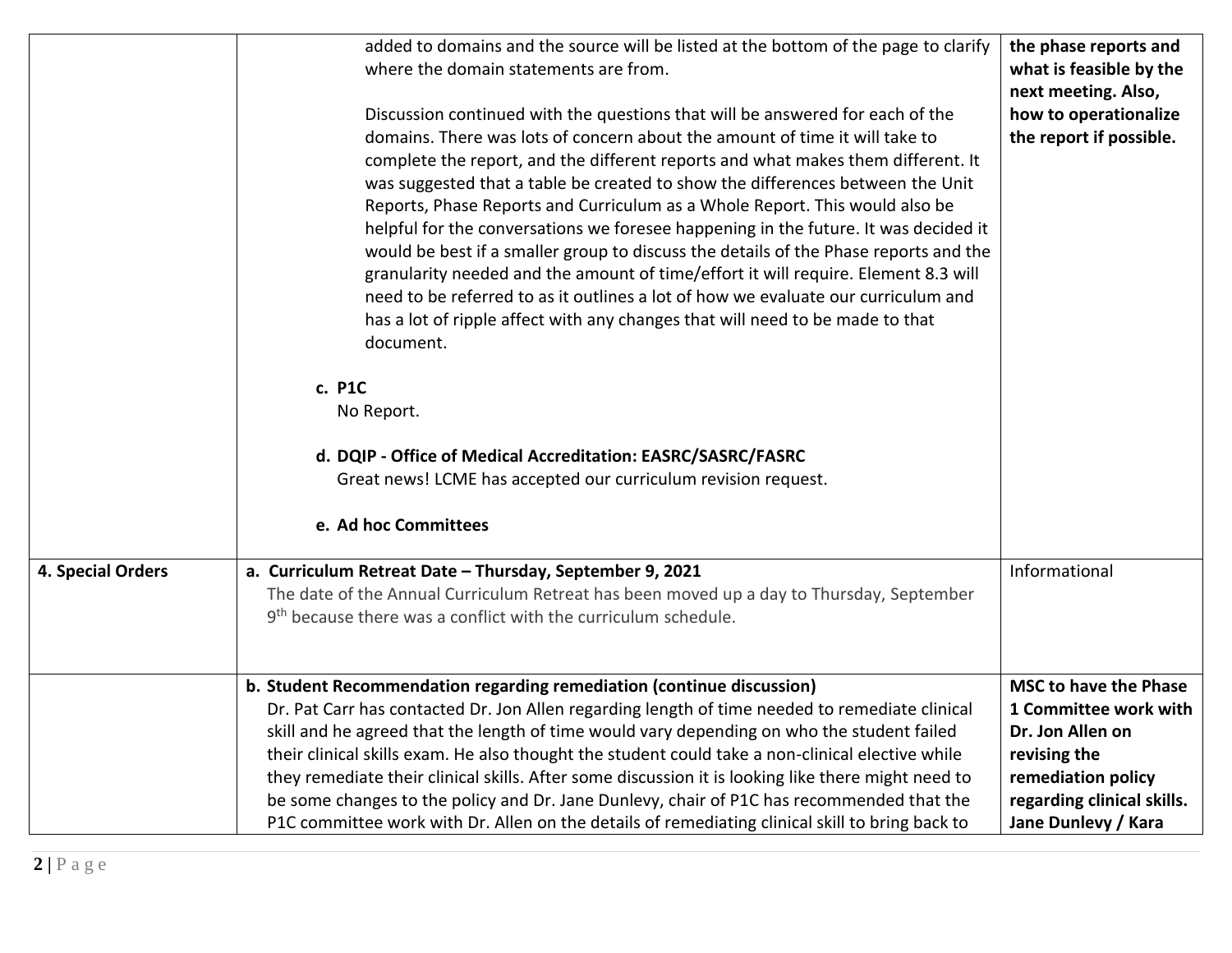|                               | UMEC to consider. The possible issue with financial aid if students are remediating and not<br>enrolled in a course, so we may need to create a course for students to enroll in while they are<br>remediating for financial said.                                                                                                                                                                                                                                                                                                                                                                                                                                                                                                                                                                                                                                                                   | Eickman // carried.                                                                                                                                                                                                                                                                                                                                                                                |
|-------------------------------|------------------------------------------------------------------------------------------------------------------------------------------------------------------------------------------------------------------------------------------------------------------------------------------------------------------------------------------------------------------------------------------------------------------------------------------------------------------------------------------------------------------------------------------------------------------------------------------------------------------------------------------------------------------------------------------------------------------------------------------------------------------------------------------------------------------------------------------------------------------------------------------------------|----------------------------------------------------------------------------------------------------------------------------------------------------------------------------------------------------------------------------------------------------------------------------------------------------------------------------------------------------------------------------------------------------|
|                               | c. Governance Document Feedback<br>After the 2-week commenting periods we did receive two sets of comments on the document.<br>The first set of comments suggested to add a IPE representative and to add a representative<br>from pediatrics and geriatrics with a chair to assure curricular content was addressed. It was<br>agreed that having an IPE representative on UMEC is a good idea and that they would be a non-<br>voting member. Discussion about adding representation for pediatrics and geriatric was had<br>and thought that adding them as keywords for horizontal integration would be a better option.<br>Otherwise, we get a little sticky with needing representation from all departments for a<br>committee. The last comment regarding not over-ruling UND faculty handbook, which after<br>some discussion, the document does not reference anything about the handbook. | MSC to add the<br>Interprofessional<br><b>Education Director or</b><br>designee as a non-<br>voting member of<br><b>UMEC, recommend to</b><br><b>CEMC</b> to consider<br>adding Pediatric and<br>Geriatrics as horizontal<br>integrated keywords.<br>The second set of<br>comments about<br>teaching was discussed<br>and will not be<br>implemented. Jane<br>Dunlevy / Bryon Grove<br>// carried. |
|                               | d. ISA Report 5.1.5.1, 5.1.6, 5.1.7, 5.1.8, 5.1.9, 5.1.9.1<br>Within the next section of the ISA we will be reviewing what students have said they do not<br>find filling out the iSPIRAL effective, however, it is part of the curriculum that they complete a<br>self-reflection regularly. Suggested that we change the name the iSPIRAL evaluation to be<br>'Student Reflective Practice' or something similar to frame it differently to the students and<br>maybe change their mindset is towards it. We will discuss this again at the next meeting.                                                                                                                                                                                                                                                                                                                                          | Informational                                                                                                                                                                                                                                                                                                                                                                                      |
| <b>5. Unfinished Business</b> | a. Review of action item table                                                                                                                                                                                                                                                                                                                                                                                                                                                                                                                                                                                                                                                                                                                                                                                                                                                                       | Tabled                                                                                                                                                                                                                                                                                                                                                                                             |
|                               | b. Curriculum renewal update                                                                                                                                                                                                                                                                                                                                                                                                                                                                                                                                                                                                                                                                                                                                                                                                                                                                         | Tabled                                                                                                                                                                                                                                                                                                                                                                                             |
|                               | c. Curriculum 1.5 in action update                                                                                                                                                                                                                                                                                                                                                                                                                                                                                                                                                                                                                                                                                                                                                                                                                                                                   | Tabled                                                                                                                                                                                                                                                                                                                                                                                             |